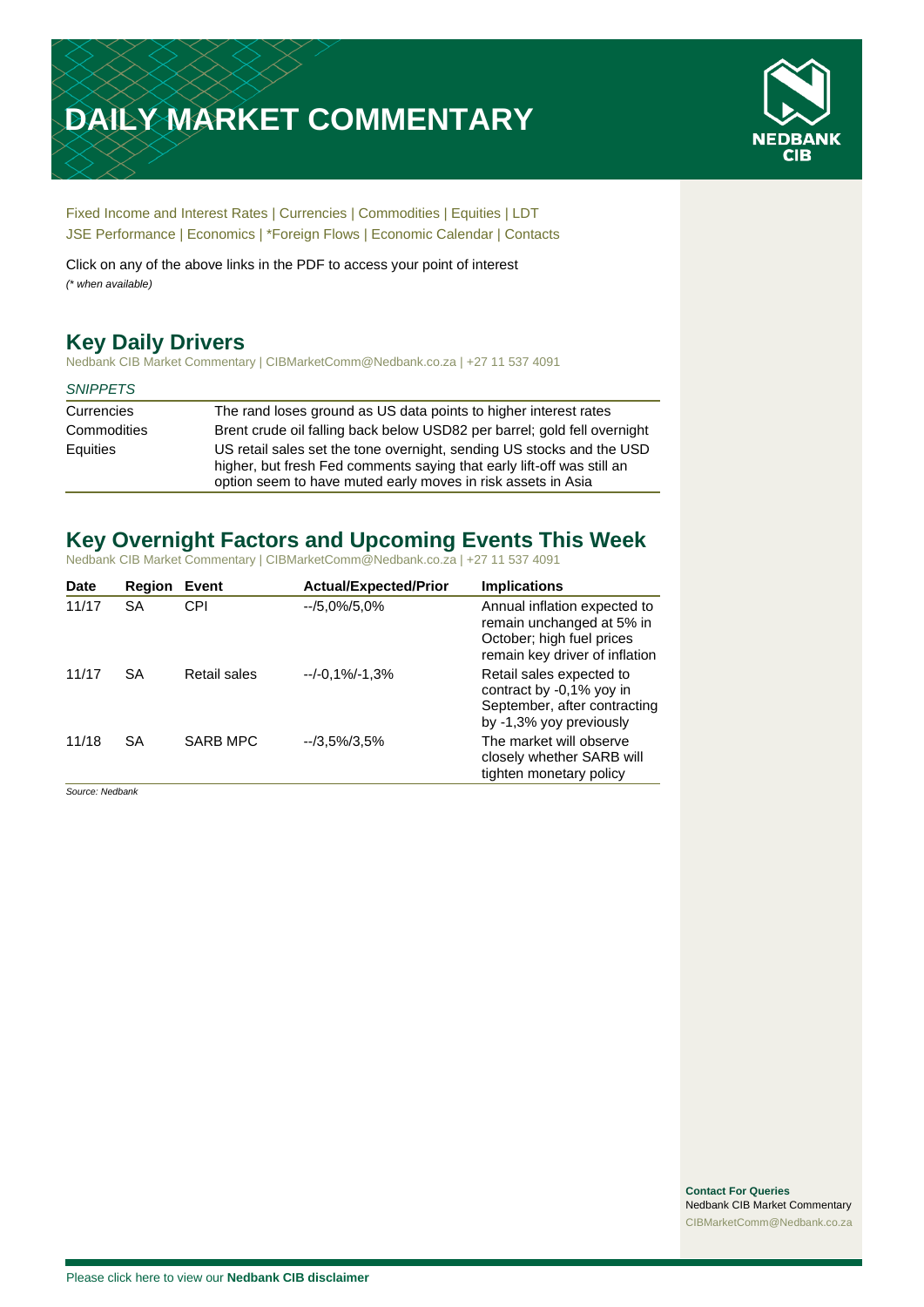### <span id="page-1-0"></span>**Fixed Income and Interest Rates**

Bond flow sales |+2711 535 4021 | Corporate Money Markets | +2711 535 4007 | Business Bank Money Markets | +2711 535 4006

|                                 |                   | Δ       | Δ                | Δ          | Δ        | <b>MTD</b> trend |
|---------------------------------|-------------------|---------|------------------|------------|----------|------------------|
| <b>Bonds</b>                    | Last price        | 1d      | <b>MTD</b>       | <b>YTD</b> | 12Month  |                  |
|                                 | %                 | bps     | bps              | bps        | bps      |                  |
|                                 |                   |         |                  |            |          |                  |
| R2023-1,3 yrs                   | 5,22              | $-5,35$ | $-34,65$         | 69,85      | 108,85   | ψ                |
| R186-5,1 yrs                    | 7,97              | $-0,40$ | $-20,70$         | 130,10     | 101,70   | ψ                |
| R2030-8,2 yrs                   | 9,45              | 5,30    | $-16,80$         | 71,80      | 62,50    | ψ                |
| R2048-26,3 yrs                  | 10,62             | 12,20   | $-20,50$         | $-17,80$   | $-53,20$ | ψ                |
| US 10 yr                        | 1,64              | 0,87    | 8,92             | 72,83      | 78,53    | ۸                |
| <b>UK 10 yr</b>                 | 0,99              | 2,70    | $-4,30$          | 79,40      | 64,20    | ψ                |
| German 10 yr                    | $-0,24$           | $-1,30$ | $-13,60$         | 32,70      | 30,30    | ψ                |
| Japan 10 yr                     | 0,08              | 0,00    | $-2,30$          | 5,50       | 5,10     | ψ                |
|                                 |                   | Δ       | Δ                | Δ          | Δ        | <b>MTD</b> trend |
| <b>Money Market</b>             | <b>Last price</b> | 1d      | <b>MTD</b>       | <b>YTD</b> | 12Month  |                  |
|                                 | $\frac{9}{20}$    | bps     | bps              | bps        | bps      |                  |
| SA repo rate                    | 3,50              | 0,00    | 0,00             | 0,00       | 0,00     | ۰                |
| SA prime rate                   | 7,00              | 0,00    | 0,00             | 0,00       | 0,00     | ۰                |
| SA CPI (MTD = previous month)   | 5,00              |         | 10,00            | 190,00     | 200,00   | ۸                |
| SA 3m JIBAR                     | 3,68              | 0.00    | 0,00             | 4,10       | 35,00    | ٠                |
| SA 3m NCD                       | 3,68              | 0,00    | 0,00             | 5,00       | 35,00    | ٠                |
| SA 6m NCD                       | 4,43              | $-2,50$ | 2,50             | 55,00      | 102,50   | φ                |
| SA 12m NCD                      | 5,25              | 0,00    | 0,00             | 117,50     | 167,50   | ٠                |
| US 3m LIBOR                     | 0,16              | 0,29    | 2,56             | $-8,05$    | $-6,41$  | ۸                |
| UK 3m LIBOR                     | 0,10              | $-0,68$ | $-12,65$         | 7,63       | 5,54     | ψ                |
| Japan 3m LIBOR                  | $-0.09$           | 0,08    | $-0,60$          | $-0,65$    | 1,33     | ψ                |
| Source: Bloomberg & Nedbank CIB | Time              |         | 2021/11/17 06:42 |            |          |                  |

|                                  |                | Δ        | Δ                | Δ          | Δ         | <b>MTD</b> trend |
|----------------------------------|----------------|----------|------------------|------------|-----------|------------------|
| <b>FRAs and Swaps</b>            | Last price     | 1d       | <b>MTD</b>       | <b>YTD</b> | 12Month   |                  |
|                                  | $\frac{9}{20}$ | bps      | bps              | bps        | bps       |                  |
| 3X6 FRA                          | 4,19           | 0.00     | $-15,00$         | 88,00      | 95,00     | J                |
| 6X9 FRA                          | 4,62           | 0,00     | 4,00             | 3,00       | 4,00      | φ                |
| 9X12 FRA                         | 5,22           | 0,00     | $-31,00$         | 189,50     | 187,00    | V                |
| 18X21 FRA                        | 6,42           | 0,00     | $-36,00$         | 263,50     | 259,50    | V                |
| SA 2yr Swap                      | 5,31           | 0.00     | $-24,40$         | 175,50     | 178,85    | V                |
| SA 3yr Swap                      | 5,83           | $-7,30$  | $-28,50$         | 191,50     | 190,00    | J                |
| SA 5yr Swap                      | 6,47           | $-6,20$  | $-37,75$         | 172,00     | 160,37    | J                |
| SA 10yr Swap                     | 7,56           | $-7,00$  | $-33,00$         | 96,50      | 80,00     | J                |
| SA 15yr Swap                     | 8,04           | $-0,20$  | $-32,00$         | 59,00      | 38,50     | J                |
|                                  |                | Δ        | Δ                | Δ          | Δ         | <b>MTD</b> trend |
| <b>Spreads</b>                   | Last price     | 1d       | <b>MTD</b>       | <b>YTD</b> | 12Month   |                  |
|                                  | $\frac{9}{20}$ | bps      | bps              | bps        | bps       |                  |
| 2v10v                            | $-2,25$        | 7,00     | 8,60             | 79,00      | 98,85     | ۸                |
| 3v10v                            | $-1,74$        | $-0,30$  | 4,50             | 95,00      | 110,00    | φ                |
| R2030-R2023                      | 4,24           | 10,65    | 17,85            | 1,95       | $-46,35$  | φ                |
| R2048-R2030                      | 1,17           | 6,90     | $-3,70$          | $-89,60$   | $-115,70$ | J                |
| 5v-R2030                         | $-2,98$        | $-11,50$ | $-20,95$         | 100,20     | 97,87     | V                |
| 10y-R2030                        | $-1,89$        | $-12,30$ | $-16,20$         | 24,70      | 17,50     | J                |
| 15y-R2030                        | $-1,41$        | $-5,50$  | $-15,20$         | $-12,80$   | $-24,00$  | J                |
| SA 5yr CDS spread - basis points | 198,00         |          | $-14,50$         | $-10,00$   | $-32,00$  | ♦                |
| Source: Bloomberg & Nedbank CIB  | Time           |          | 2021/11/17 06:42 |            |           |                  |

### **US 10 Year Yield SA 10 Year Yield**





*Source: Bloomberg, Nedbank Source: Bloomberg, Nedbank*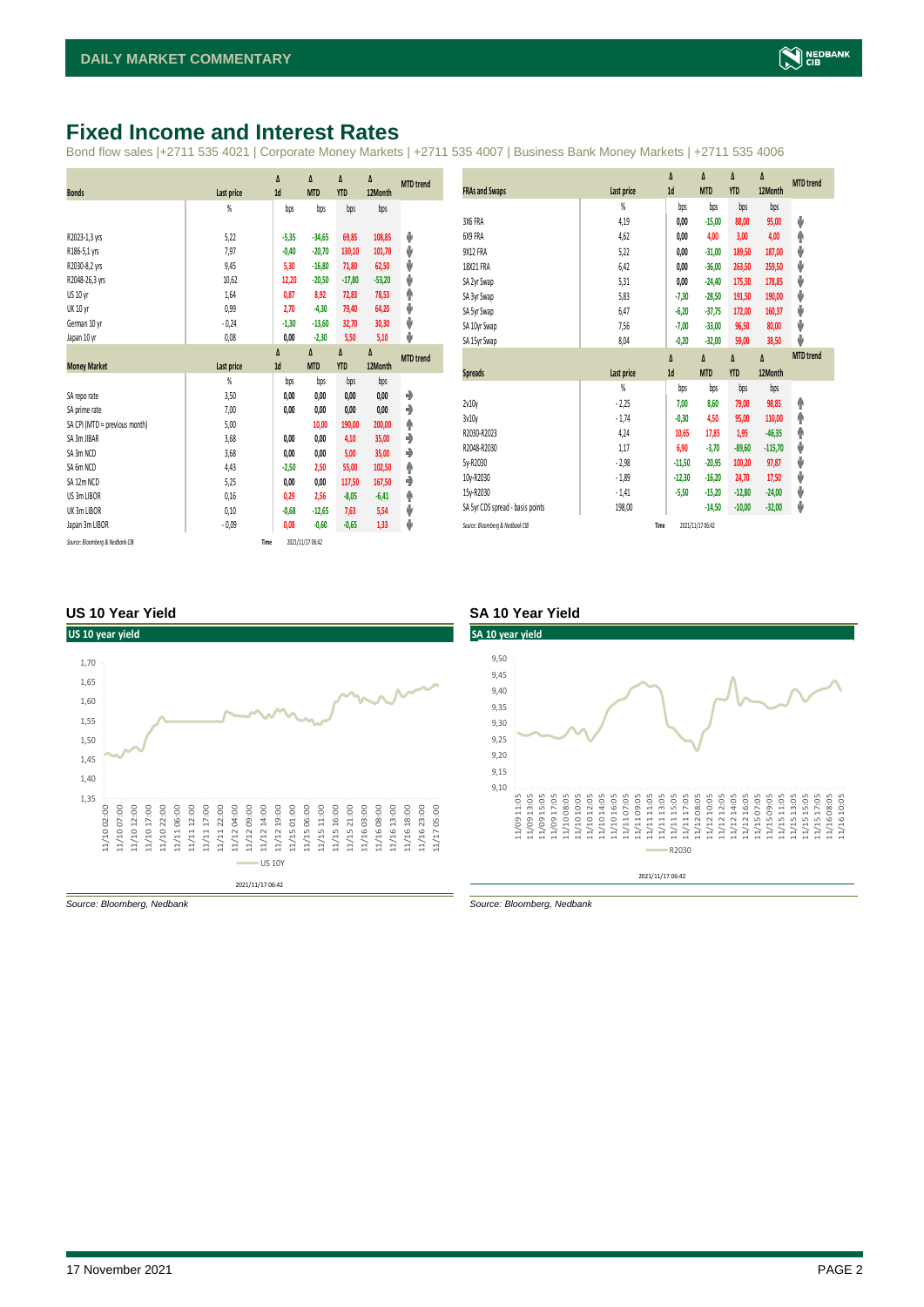

### <span id="page-2-0"></span>**Currencies**

Business Banking FX | +27 11 535 4003 | Corporate FX | +2711 535 4002 | Institutional FX | +011 535 4002

- On Tuesday, the local session opened with the rand trading around the 15,2000 level. Trading activity was initially limited, and the currency was confined to a limited range, but the release of US retail sales data provided a catalyst for broadbased USD buying, which triggered stop losses on the way up, and by the time of the local close, the rand was trading beyond the 15,5000 level. In the overnight sessions, the local unit traded to a high around the 15,5700 level; currently, it trades at 15,5300, the EURZAR is trading at 17,5335 and the GBPZAR is currently at 20,8400.
- The international markets saw the EURUSD continue on its declining trajectory, trading from a high of 1,1385 to the current levels around 1,1295. The GBPUSD continued trading within a limited range; this morning, it currently trades at 1,3420, largely unchanged from the same time yesterday. Gold has relinquished some of its recent gains; yesterday, it opened the session at 1 866,75; this morning, it is currently trading at 1 852,50.
- Data releases scheduled for today: locally, we have CPI and retails sales data; from Europe, we have CPI for the zone; from the UK, we have CPI and PPI releases; and from the US, we have housing starts and building permits, and a number of Fed members are scheduled to speak.
- The rand yesterday lost all the ground it had recovered over the most recent sessions, crucially closing above the 15,3000 technical support and extending its losses beyond the 15,5000 level, where it currently trades. The markets remain illiquid and cautious as they await the outcome of the SARB MPC tomorrow.

| <b>Majors</b>                   | Last price | X <sub>A</sub><br>$-1d$ | X <sub>A</sub><br><b>MTD</b> | $\%$ $\Lambda$<br><b>YTD</b> | $% \Delta$<br>12Month | <b>MTD</b> trend | <b>USD trend</b>    |
|---------------------------------|------------|-------------------------|------------------------------|------------------------------|-----------------------|------------------|---------------------|
| GBPUSD                          | 1.34       | $-0.08$                 | $-1.92$                      | $-1,84$                      | 1.31                  | ÷                | USD strength        |
| <b>EURUSD</b>                   | 1,13       | $-0,19$                 | $-2,25$                      | $-7,51$                      | $-4,75$               | ÷                | USD strength        |
| <b>LISDIPY</b>                  | 114,88     | 0.05                    | 0.81                         | $-10.12$                     | 9.31                  | ٠                | USD strength        |
| <b>USDAUD</b>                   | 1,37       | 0,34                    | 3,29                         | 5,69                         | 0,29                  | ۵                | USD strength        |
|                                 |            | X <sub>A</sub>          | X <sub>A</sub>               | $\%$ $\Lambda$               | $% \Delta$            | <b>MTD</b> trend | <b>ZAR trend</b>    |
| <b>Rand crosses</b>             | Last price | $-1d$                   | <b>MTD</b>                   | <b>YTD</b>                   | 12Month               |                  |                     |
| <b>USDZAR</b>                   | 15.54      | 0.17                    | 1.93                         | 5,44                         | 0.92                  | ٠                | <b>7AR</b> weakness |
| <b>GRP7AR</b>                   | 20.85      | 0.08                    | $-0.06$                      | 3.67                         | 2.19                  | J                | ZAR strength        |
| <b>FURZAR</b>                   | 17,56      | $-0.02$                 | $-0.25$                      | $-2,25$                      | $-4.00$               | ÷                | ZAR strength        |
| AUD7AR                          | 11,31      | $-0.17$                 | $-1.30$                      | 0,07                         | 0.72                  | v                | ZAR strength        |
| 7ARIPY                          | 7,39       | $-0.10$                 | $-1.07$                      | 4,93                         | 8.47                  | J                | <b>7AR</b> weakness |
|                                 |            | X <sub>A</sub>          | X <sub>A</sub>               | $\%$ $\Lambda$               | $% \Delta$            | <b>MTD</b> trend | <b>ZAR trend</b>    |
| <b>African FX</b>               | Last price | $-1d$                   | <b>MTD</b>                   | <b>YTD</b>                   | 12Month               |                  |                     |
| ZARMWK (Malawian kwacha)        | 52,65      | $-1,50$                 | $-1,17$                      | 0,27                         | 5,96                  | ÷                | <b>7AR</b> weakness |
| ZARBWP (Botswana pula)          | 0,74       | $-0,89$                 | $-0,36$                      | 1,01                         | 2,81                  | ÷                | ZAR weakness        |
| ZARKES (Kenyan shilling)        | 7,20       | $-2,21$                 | $-1.29$                      | $-3,24$                      | 1.06                  | ÷                | <b>7AR</b> weakness |
| ZARMUR (Mauritian rupee)        | 2,77       | $-2,33$                 | $-1,82$                      | 2,47                         | 5,82                  | ÷                | ZAR weakness        |
| ZARNGN (Nigerian naira)         | 26.67      | $-2.05$                 | $-1.55$                      | $-1,50$                      | 6.58                  | ÷                | ZAR weakness        |
| ZARGHS (Ghanian cedi)           | 0.39       | $-0.15$                 | $-1.75$                      | $-1,53$                      | 3.66                  | ě                | ZAR weakness        |
| ZARZMW (Zambian kwacha)         | 1.13       | $-0.01$                 | 0.21                         | $-27.24$                     | $-20.06$              | ٠                | ZAR strength        |
| ZARMZN (Mozambican metical)     | 4,11       | $-0.60$                 | $-2.07$                      | $-23,89$                     | $-16,52$              | ı                | ZAR weakness        |
|                                 |            | X <sub>A</sub>          | X <sub>A</sub>               | $\%$ $\Lambda$               | $% \Delta$            | <b>MTD</b> trend | <b>USD trend</b>    |
| <b>Emerging Market FX</b>       | Last price | $-1d$                   | <b>MTD</b>                   | <b>YTD</b>                   | 12Month               |                  |                     |
| <b>USDBRL (Brazilian Real)</b>  | 5.50       | 0.75                    | $-2.52$                      | 5,44                         | 1.22                  | J                | <b>USD</b> weakness |
| USDTRY (Turkish Lira)           | 10,43      | 1.05                    | 7.86                         | 28,64                        | 26.13                 | ٠                | USD strength        |
| <b>USDMXN (Mexican Peso)</b>    | 20,78      | 0.09                    | 1.04                         | 4,16                         | 2,43                  | Φ                | USD strength        |
| <b>USDINR</b> (Indian Rupee)    | 74,46      | 0,11                    | $-0,56$                      | 1,87                         | 0,00                  | v                | <b>USD</b> weakness |
| <b>USDRUB (Russian Ruble)</b>   | 73,13      | 0.80                    | 3.00                         | $-1,75$                      | $-4.16$               | Φ                | USD strength        |
| Source: Bloomberg & Nedbank CIB | Time       |                         | 2021/11/17 06:42             |                              |                       |                  |                     |

• Possible trading range for the rand today: 15,3000 to 15,8000

*\*Please note that the sign on the % change reflects the change on the headline number. The narrative indicates the trend direction over the month. For trade in any of these currencies, contact our FX dealing desks*



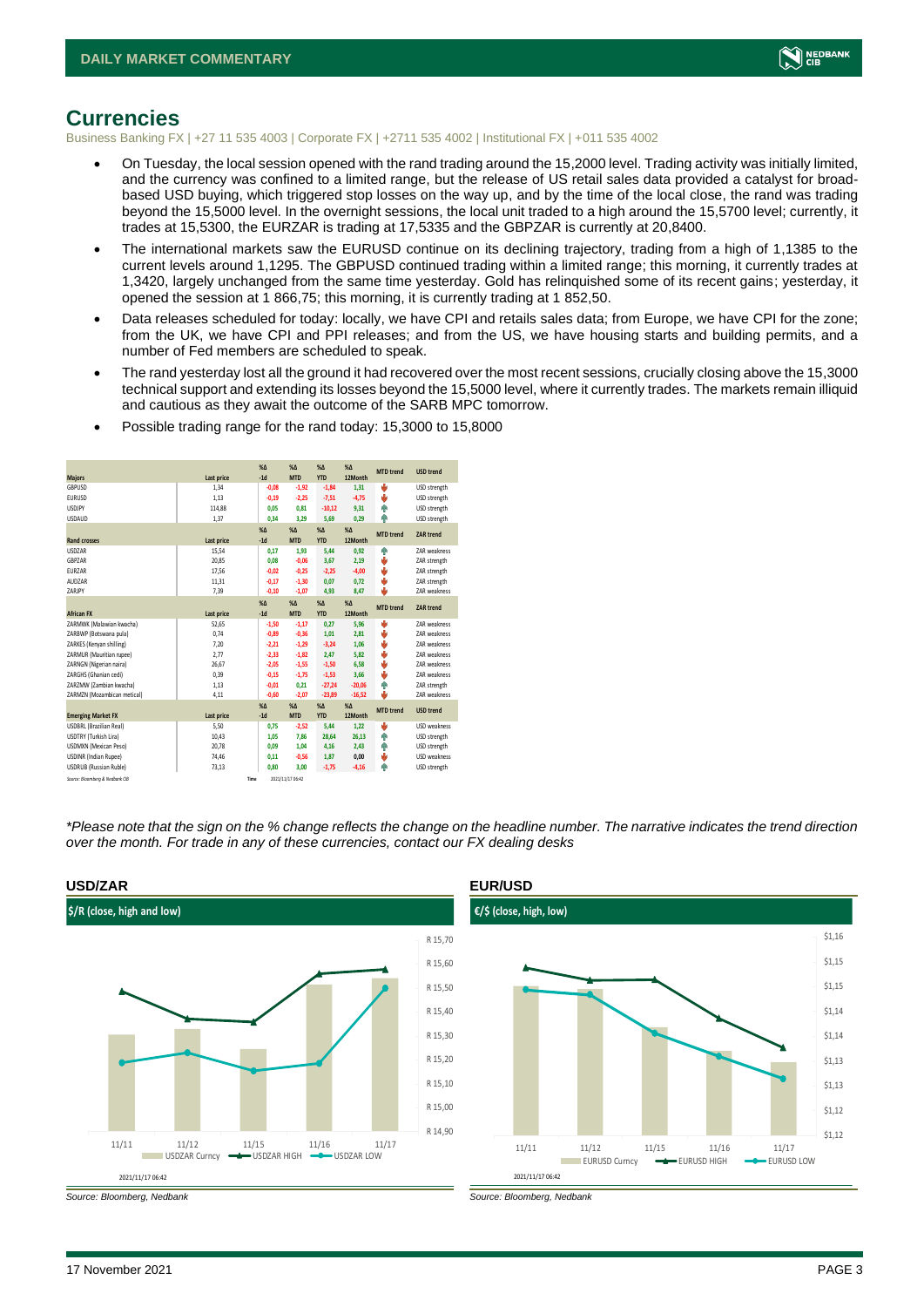

### <span id="page-3-0"></span>**Commodities**

Nedbank CIB Market Commentary | CIBMarketComm@Nedbank.co.za | +27 11 537 4091| +27 11 535 4038

- On the commodity front, benchmark crude oil prices have come under renewed pressure with Brent crude oil falling back below USD82 per barrel. However, the weakness in the rand has offset these declines, with Brent remaining above R1 270 per barrel. There is some speculation that the US will tap its strategic oil reserves but will potentially do this in a coordinated move with other countries, such as China.
- Gold fell overnight but has clawed back some of those losses in early trade and recovered to trade back above USD1 850 per ounce. PGMs are little changed, with palladium maintaining recent gains while platinum has stemmed the flow of recent losses. Iron ore is little changed.

|                                 |             | $%$ $\Delta$ | $\%$ $\Delta$    | $%$ $\Delta$ | $\%$ $\Delta$ | <b>MTD</b> trend |
|---------------------------------|-------------|--------------|------------------|--------------|---------------|------------------|
| <b>Commodities</b>              | Last price  | $-1d$        | <b>MTD</b>       | <b>YTD</b>   | 12Month       |                  |
| Brent near future (\$)          | 81,74       | $-0,84$      | $-3,13$          | 57,80        | 86,83         | ŵ                |
| WTI crude (\$)                  | 80,10       | $-0,82$      | $-4,15$          | 65,09        | 93,34         | ŵ                |
| Gold spot (\$)                  | 1854,26     | 0,20         | 3,97             | $-2,32$      | $-1,39$       | Ģ                |
| Platinum spot (\$)              | 1 068,74    | 0,34         | 4,55             | $-0,32$      | 14,94         | Ŵ                |
| SA white maize spot (R)         | 3 3 6 7 .00 | 0,81         | 0,54             | 1,51         | $-3,52$       | f                |
| Source: Bloomberg & Nedbank CIB |             | Time         | 2021/11/17 06:42 |              |               |                  |



2021/11/17 06:42

*Source: Bloomberg, Nedbank*





*Source: Bloomberg, Nedbank Source: Bloomberg, Nedbank*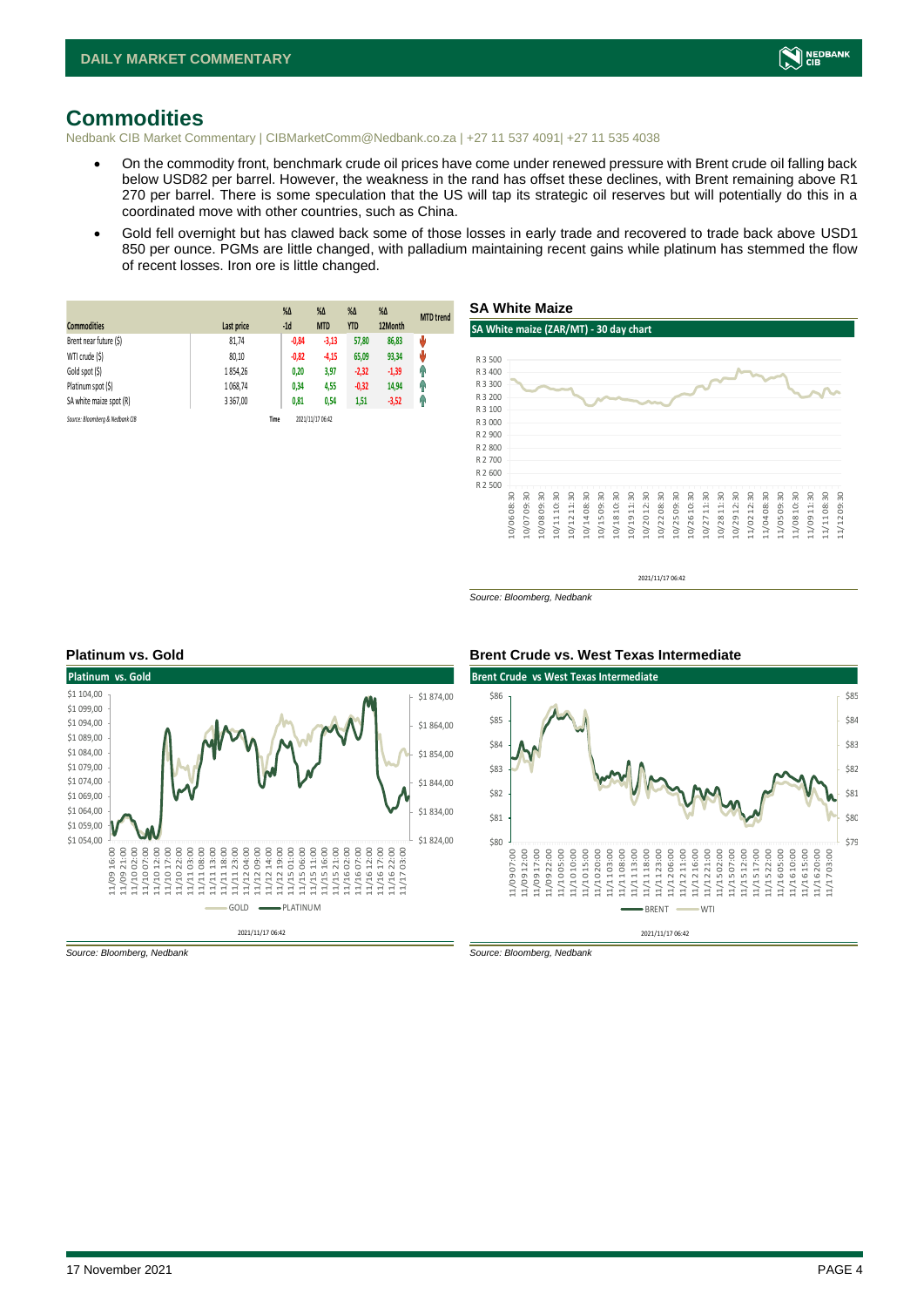# <span id="page-4-0"></span>**Equities**

Cash equities | +2711 535 4030/31

### **South Africa**

• Top40 +1,26%; miners led the local bourse higher with the likes of GFI +5,7% and RBP +3,1%; US retail sales – beat 1,7% vs 1,5%. NPN +4,7%/PRX +4,9%; 1H T/S…CHEPS to increase 8-5%/29-54c increase; numbers matter little, the move was all about Chinese regulators said to be set to resume approving new games after a three-month halt (media report). Banks -0,58% U/P market once again as foreign selling persists – SBK -1,6% main drag; SAPY +0,26%...reminder SARB. Retailers +1%; TFG +4% (broker upgrade); PPC +6,2% 1H T/S HEPS exp to +105% and 132%...debt under control? TCP -3,7%; FY numbers out: CHEPS up 264% yoy, was up 27% compared FY19's pre-COVID-19 result. SSS -3,78%; DPS up 8,85% to 56,60c – well above company guidance of 3-4% for FY22. Turnover at R20,5bn; 220k KRO, 228k ARL, 2,9m QLT, 343k AFE, 914k RMI, 128k ANH, 300k NRP, 1m N91, 1m DGH.

### **UK/Europe**

• European stocks advanced to a fresh record as risk appetite remained strong amid a positive earnings season that reinforced investor optimism that growth will continue. The Stoxx 600 Europe Index added 0,2% by the close in London, with retail and consumer products sectors leading the gains. Diageo Plc rose after saying it will emerge from the pandemic with stronger-than-expected growth in the medium term. Vodafone Group Plc climbed after its revenue beat estimates and it raised forecasts. Prosus NV advanced after a trading update. Markets in the region are sustaining this year's rally, with the main benchmark 23% higher, as investors keep a positive view on equities on belief that robust corporate results and supportive monetary policy can continue powering economic growth. Adding to the bullish sentiment on Tuesday, US retail sales rose in October for a third month as households continued to spend.

### **USA**

Stocks climbed after the biggest jump in US retail sales since March, with results from industry giants Walmart Inc and Home Depot Inc showing robust demand even as inflation squeezes purchasing power. The strong retail figures alongside better-than-estimated factory output and homebuilder confidence helped lift equities, overshadowing comments from Federal Reserve Bank of St Louis President James Bullard that the central bank should speed up its reduction of monetary stimulus to offset inflation. All major equity benchmarks advanced, with the S&P 500 extending its November rally.

### **Asia**

• Most Asian stocks dipped Wednesday after robust US economic data lifted Wall Street shares, Treasury yields and the USD and spurred more calls for tighter monetary policy. MSCI Inc's Asia-Pacific stock index snapped a four-day climb, with Japan in the red and China mixed. Australia, the local currency and the 10-year bond yield retreated after wages data Wednesday backed Reserve Bank Governor Philip Lowe's dovish stance. China Northern Rare Earth Group High-Tech Co. contributed the most to the index gain, increasing 4,6%. Jiangsu Etern Co. had the largest increase, rising 10,1%. Shares of casino operators fall on Wednesday after Macau Chief Executive Ho Iat Seng's annual policy address failed to deliver any positive surprise for investors.

|                                 |              | $\%$          | $\%$ $\Delta$    | $\%$ $\Delta$ | $\%$          | 2020        | <b>MTD</b> trend |
|---------------------------------|--------------|---------------|------------------|---------------|---------------|-------------|------------------|
| <b>Developed Markets</b>        | Last price   | $-1d$         | <b>MTD</b>       | <b>YTD</b>    | 12Month       | Performance |                  |
| Dow Jones                       | 36 142,22    | 0,15          | 0,90             | 18,09         | 21,35         | 22,34       | φ                |
| Nasdaq                          | 15 973,86    | 0,76          | 3,07             | 23,94         | 34,24         | 35,23       | A                |
| S&P 500                         | 4700.90      | 0.39          | 2.07             | 25,15         | 30,24         | 28,88       | A                |
| DJ Eurostoxx 50                 | 4 4 0 1,49   | 0,35          | 3,55             | 23,89         | 26,90         | 25,12       | Α                |
| DAX                             | 16 247,86    | 0,61          | 3,56             | 18,44         | 23,71         | 25,22       | ٨                |
| CAC                             | 7152,60      | 0,34          | 4,72             | 28,84         | 30,45         | 26,46       | Ą                |
| <b>FTSE</b>                     | 7326,97      | $-0,34$       | 1,24             | 13,41         | 15,11         | 12,00       | Α                |
| ASX200                          | 7350,00      | $-0.95$       | 0,36             | 11,58         | 13,11         | 13,38       | ٨                |
| Nikkei 225                      | 29 698,46    | $-0,37$       | 2,79             | 8,21          | 14,16         | 20,93       | A                |
| MSCI World                      | 3 2 3 1, 9 5 | 0,17          | 1,80             | 20,14         | 26,33         | 25,19       | ⋔                |
|                                 |              | $\%$          | $\%$ $\Delta$    | $\%$ $\Delta$ | $\%$ $\Delta$ | 2020        |                  |
| <b>Emerging Markets</b>         | Last price   | $-1d$         | <b>MTD</b>       | <b>YTD</b>    | 12Month       | Performance | <b>MTD</b> trend |
| Hang Seng                       | 25 595,19    | $-0.46$       | 0,86             | $-6,01$       | $-3,10$       | 9,07        | φ                |
| Shanghai                        | 3529,26      | 0,21          | $-0,51$          | 1,62          | 5,67          | 23,72       | V                |
| Brazil Bovespa                  | 104 403,70   | $-1,82$       | 0,87             | $-12,28$      | $-2,65$       | 27,07       | ⋔                |
| India - NSE                     | 60 203,94    | $-0,20$       | 1,51             | 26,08         | 36,97         | 14,38       | ⋒                |
| Russia Micex                    | 4 1 2 0,02   | $-0,37$       | $-0.72$          | 25,27         | 34,98         | 28,21       | V                |
| <b>MSCI Emerging</b>            | 1290,55      | 0,29          | 2,04             | $-0,06$       | 7,42          | 15,38       | ٨                |
|                                 |              | $\%$ $\Delta$ | $\%$ $\Delta$    | $\%$ $\Delta$ | $\%$ $\Delta$ | 2020        |                  |
| <b>SA Indices</b>               | Last price   | $-1d$         | <b>MTD</b>       | <b>YTD</b>    | 12Month       | Performance | <b>MTD</b> trend |
| <b>ISE All Share</b>            | 70 938,41    | 1,21          | 5,15             | 19,41         | 24,34         | 8,24        | ٨                |
| Top 40                          | 64 281,45    | 1,26          | 5,71             | 18,21         | 22,94         | 8,75        | ٨                |
| Resi 10                         | 64 904,54    | 1,53          | 3,04             | 12, 73        | 25,62         | 20,01       | Ą                |
| Indi 25                         | 95 652,47    | 1,66          | 9,33             | 22,79         | 21,28         | 8,82        | ⋔                |
| Fini 15                         | 14 028.79    | $-0,35$       | 0.52             | 16,32         | 20,51         | $-4,30$     | ⋔                |
| Source: Bloomberg & Nedbank CIB |              | Time          | 2021/11/17 06:42 |               |               |             |                  |





*Source: Bloomberg, Nedbank*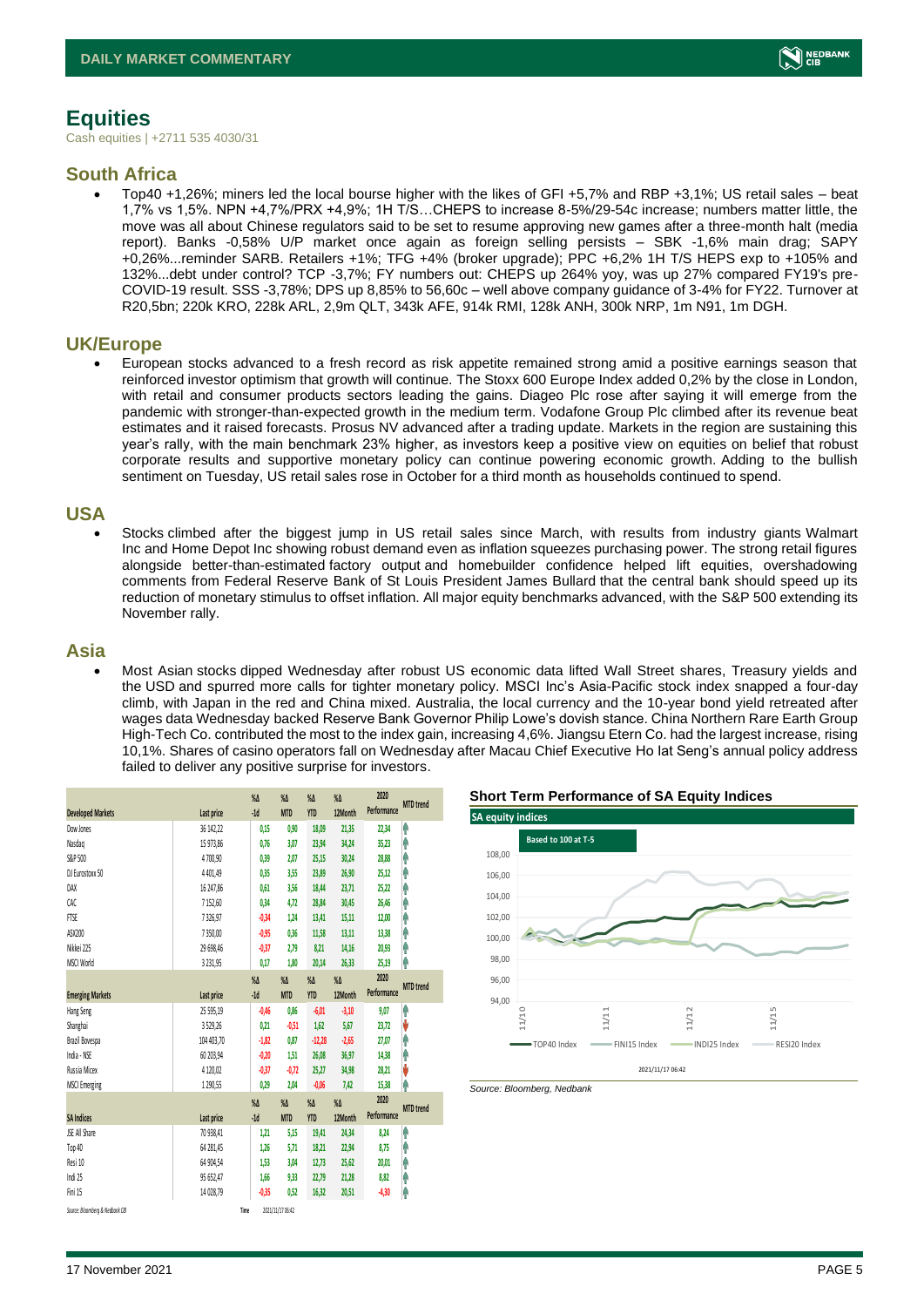# <span id="page-5-0"></span>**Last Day To Trade**

Susan Correia | Scorreia@Nedbankcapital.co.za | +27 11 295 8227

| <b>SHARE CODE</b> | <b>SHARE NAME</b>         | <b>DIVIDEND / INTEREST RATE</b>                  |
|-------------------|---------------------------|--------------------------------------------------|
| 23 November 2021  |                           |                                                  |
| <b>BAUN</b>       | Bauba Resources Ltd Npl   | take up at 31cps                                 |
| <b>DCP</b>        | Dis-Chem Pharmacies Ltd   | dividend $@$ 19.48540cps                         |
| <b>DTC</b>        | Datatec Ltd               | dividend $@$ 512cps or 12.90431 new per 100 held |
| <b>EXP</b>        | Exemplar REIT ail Ltd     | dividend $@$ 45.344460cps                        |
| <b>IVTP</b>       | Invicta Holdings Ltd Pref | dividend @ 322.155820cps                         |
| <b>SCP</b>        | Stellar Cap Partners Ltd  | Scheme of arrangement @ 97cps                    |
| <b>UPL</b>        | Universal Partners Ltd    | dividend $@$ 425.1280cps                         |

*Source: JSE*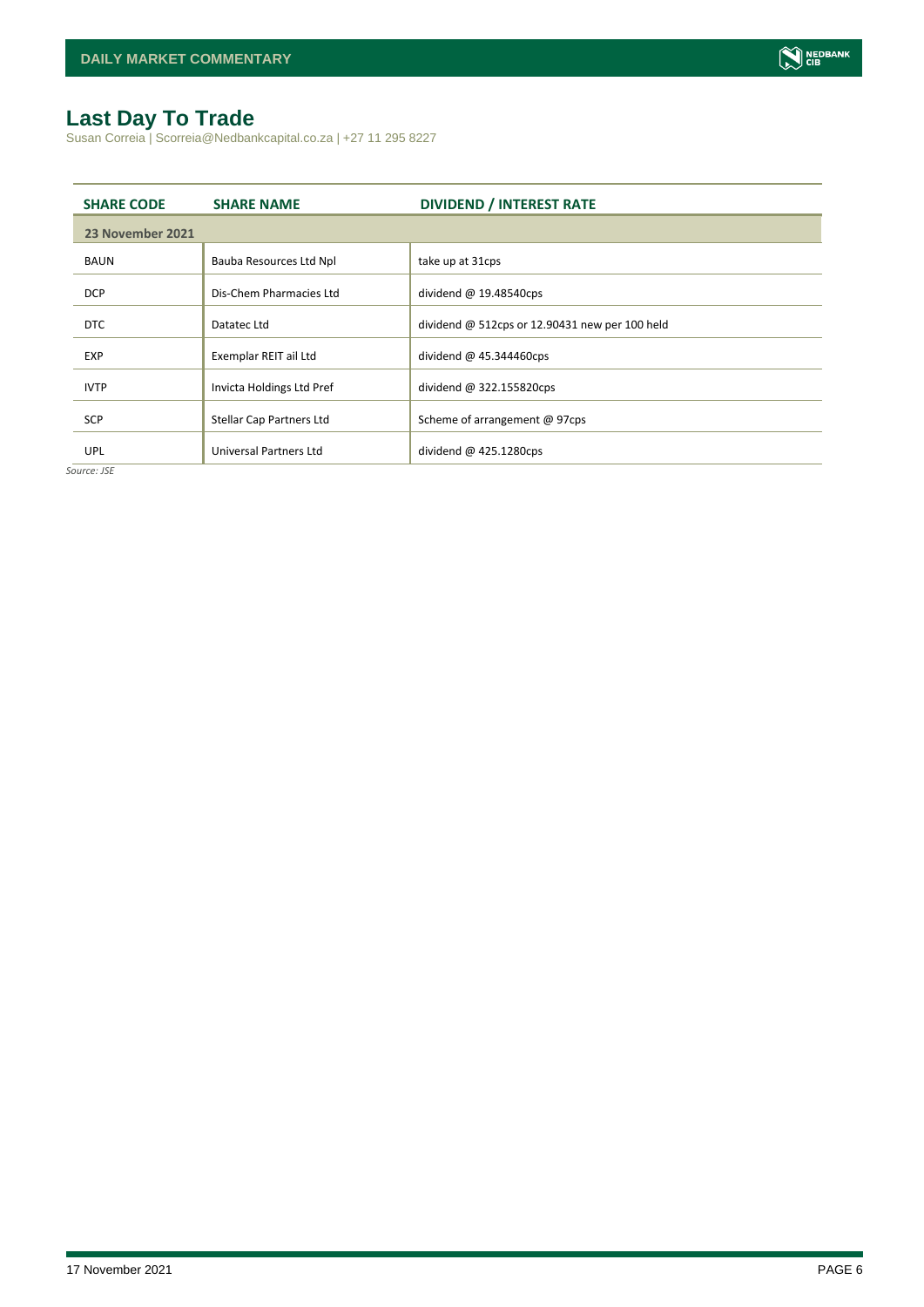# <span id="page-6-0"></span>**JSE Performance**

Nedbank CIB Market Commentary | CIBMarketComm@Nedbank.co.za | +27 11 537 4091

| Top40 constituents                 | Last price | %Δ<br>$-1d$ | $\%$<br><b>MTD</b> | %Δ<br><b>YTD</b> | %Δ<br>12Month | 2020<br>Performance | <b>MTD</b> trend |
|------------------------------------|------------|-------------|--------------------|------------------|---------------|---------------------|------------------|
|                                    |            |             |                    |                  |               |                     |                  |
| AGL: Anglo American Plc            | 590,79     | 1,65        | 2,71               | 24,57            | 39,11         | 21,60               | φ                |
| AMS: Anglo American Platinum Ltd   | 1676,67    | 1,73        | 8,63               | 23,63            | 58,74         | 10,39               | φ                |
| ANG: Anglogold Ashanti Ltd         | 327,70     | 2,87        | 14,87              | $-4,33$          | $-8,64$       | 8,22                | φ                |
| APN : Aspen Pharmacare Holdings Lt | 218,76     | 0,81        | $-10,07$           | 74,49            | 72,65         | 5,16                | V                |
| BHP: Bhp Group Plc                 | 396,50     | 0,43        | $-1,50$            | 1,91             | 17,92         | 17,98               | V                |
| BID: Bid Corp Ltd                  | 310,87     | $-2,52$     | $-5,18$            | 18,19            | 9,04          | $-20,34$            | ψ                |
| BTI: British American Tobacco Plc  | 539,92     | 0,73        | 1,13               | $-1,01$          | $-5,51$       | $-8,69$             | φ                |
| BVT: Bidvest Group Ltd             | 183,41     | $-0,98$     | $-4,17$            | 16,81            | 12,64         | $-23,32$            | ψ                |
| CFR : Financiere Richemont-Dep Rec | 233,77     | 1,49        | 24,36              | 78,31            | 79,95         | 19,69               | φ                |
| CLS : Clicks Group Ltd             | 279,72     | $-0,55$     | 0,32               | 10,71            | 8,98          | $-1,53$             | φ                |
| CPI : Capitec Bank Holdings Ltd    | 1848,12    | 0,24        | 8,28               | 29,00            | 32,01         | $-0,94$             | φ                |
| DSY: Discovery Ltd                 | 142,35     | 0,74        | 1,73               | $-7,29$          | 10,64         | 27,28               | φ                |
| EXX : Exxaro Resources Ltd         | 154,27     | $-0,66$     | $-7,76$            | 14,86            | 24,05         | 5,92                | V                |
| FSR: Firstrand Ltd                 | 57,76      | $-0,72$     | $-0,43$            | 13,17            | 21,96         | $-18,73$            | ψ                |
| GFI: Gold Fields Ltd               | 171,43     | 5,72        | 19,62              | 24,61            | 8,29          | 43,50               | φ                |
| GLN : Glencore Plc                 | 75,18      | 1,93        | $-0,30$            | 66,61            | 99,60         | 7,95                | ψ                |
| GRT : Growthpoint Properties Ltd   | 13,35      | $-1,55$     | 3,01               | 6,21             | 10,97         | $-43,15$            | φ                |
| IMP : Impala Platinum Holdings Ltd | 213,89     | 2,92        | 8,03               | 5,94             | 29,04         | 40,68               | φ                |
| INL: Investec Ltd                  | 73,82      | 0,09        | 5,46               | 101,47           | 84,78         | $-37,83$            | φ                |
| INP: Invested Plc                  | 72,52      | 0,04        | 5,10               | 92,62            | 77,96         | $-42,72$            | φ                |
| MCG: Multichoice Group Ltd         | 120,97     | $-2,46$     | $-0,41$            | $-9,72$          | $-3,82$       | 0,00                | ψ                |
| MNP: Mondi Plc                     | 377,20     | $-0,21$     | $-0,89$            | 9,93             | 7,76          | 5,16                | ψ                |
| MRP : Mr Price Group Ltd           | 199,70     | 0,53        | $-0,13$            | 17,02            | 23,00         | $-6,49$             | V                |
| MTN: Mtn Group Ltd                 | 157,92     | $-1,08$     | 15,29              | 162,37           | 139,60        | $-27,03$            | φ                |
| NED : Nedbank Group Ltd            | 162,83     | 0,25        | $-6,37$            | 25,76            | 19,73         | $-39,58$            | V                |
| NPH : Northam Platinum Holdings Lt | 223,67     | 1,12        | $-2,22$            | 6,75             | 27,83         | 69,50               | ψ                |
| NPN : Naspers Ltd-N Shs            | 2775,00    | 4,72        | 7,14               | $-8,09$          | $-9,85$       | 31,80               | φ                |
| NRP : Nepi Rockcastle Plc          | 101,85     | $-0,15$     | $-0,54$            | 8,93             | 40,97         | $-21,25$            | V                |
| OMU: Old Mutual Ltd                | 14,34      | 0,99        | 7,49               | 40,94            | 34,49         | $-39,52$            | φ                |
| PRX : Prosus Nv                    | 1376,70    | 4,93        | 3,11               | $-14,13$         | $-13,31$      | 52,39               | φ                |
| REM : Remgro Ltd                   | 138,73     | 0,45        | 3,05               | 44,21            | 40,81         | $-32,51$            | Ĥ                |
| RNI : Reinet Investments Sca       | 277,74     | $-1,51$     | 0,74               | 0,77             | $-2,09$       | $-0,68$             | Ĥ                |
| SBK: Standard Bank Group Ltd       | 131,00     | $-1,66$     | $-3,27$            | 3,08             | 0,48          | $-24,50$            | ψ                |
| SHP: Shoprite Holdings Ltd         | 200,47     | 1,35        | 10,46              | 43,19            | 48,58         | 11,18               | φ                |
| SLM : Sanlam Ltd                   | 60,07      | 0,08        | $-4,27$            | 2,25             | 4,91          | $-25,73$            | ψ                |
| SOL: Sasol Ltd                     | 259,65     | $-0,59$     | 1,18               | 93,87            | 129,80        | $-55,87$            | Ĥ                |
| SPP: Spar Group Limited/The        | 196,32     | 0,16        | 0,69               | 3,58             | 8,37          | $-4,04$             | Ĥ                |
| SSW : Sibanye Stillwater Ltd       | 55, 72     | 2,29        | 4,46               | $-7,13$          | 10,47         | 67,18               | Ĥ                |
| VOD: Vodacom Group Ltd             | 137,22     | $-0,80$     | 1,21               | 10,31            | 11,48         | 7,88                | Ĥ                |
| WHL: Woolworths Holdings Ltd       | 57,52      | 0,68        | 6,70               | 45,47            | 45,47         | $-18,64$            | φ                |
|                                    |            |             |                    |                  |               |                     |                  |

 $Source: Bloomberg & Nedbank *CB*$ 

Time 2021/11/17 06:42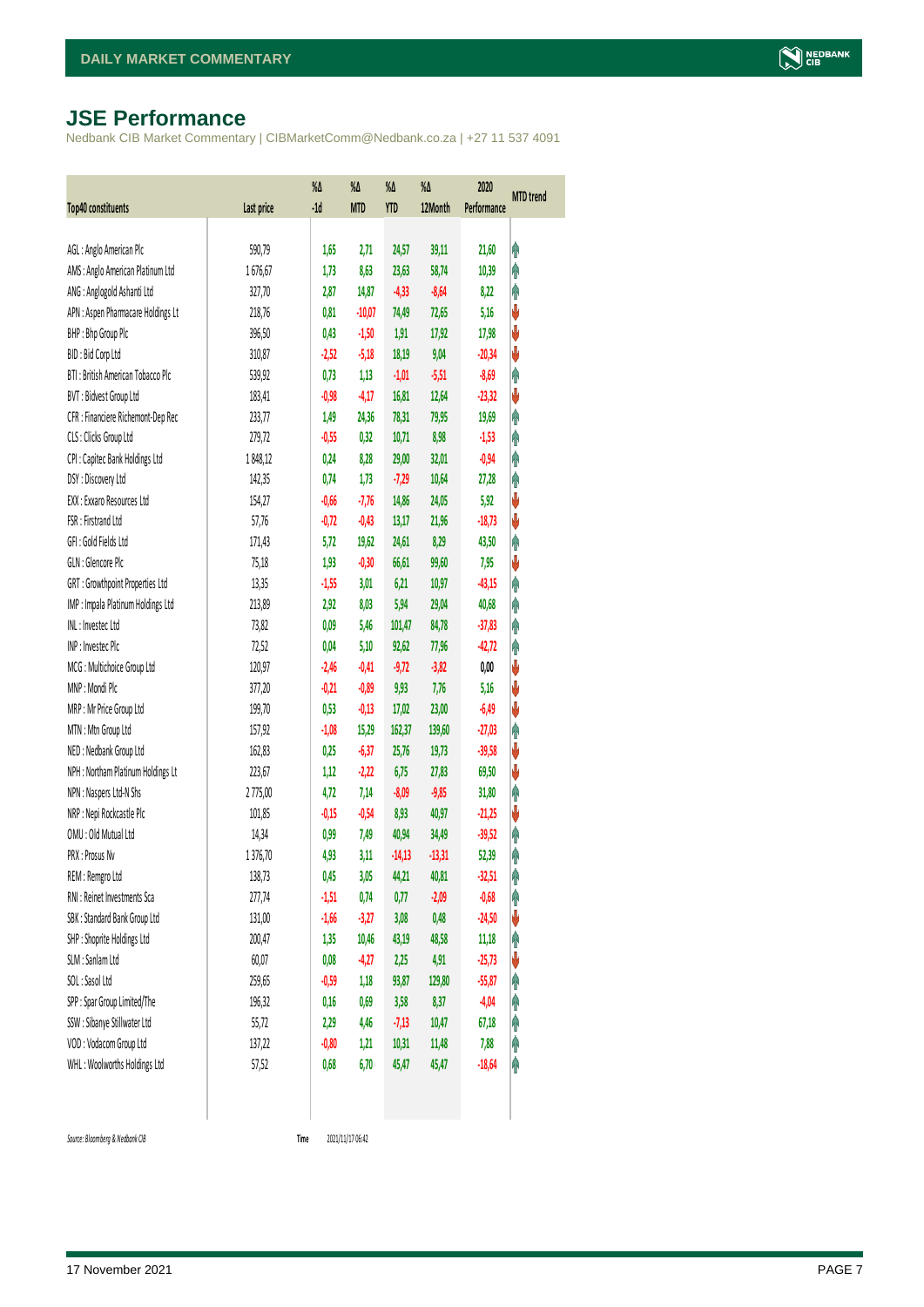# <span id="page-7-0"></span>**Economic Calendar**

Nedbank CIB Market Commentary | CIBMarketComm@Nedbank.co.za | +27 11 537 4091

|                          | Country   | Event                             | Period     | Survey                   | Actual                   | Prior       | Revised     |
|--------------------------|-----------|-----------------------------------|------------|--------------------------|--------------------------|-------------|-------------|
| 16-November              |           |                                   |            |                          |                          |             |             |
| 09:00 AM                 | UK        | ILO Unemployment Rate 3Mths       | <b>SEP</b> | 4,40%                    | 4,30%                    | 4,50%       |             |
| 12:00 PM                 | EC        | GDP SA QoQ                        | 3QP        | 2,20%                    | 2,20%                    | 2,20%       |             |
| 12:00 PM                 | EC        | <b>GDP SA YoY</b>                 | 3Q P       | 3,70%                    | 3,70%                    | 3,70%       |             |
| 03:30 PM                 | US        | Retail Sales Advance MoM          | 0CT        | 1,40%                    | 1,70%                    | 0,70%       | 0,80%       |
| 04:15 PM                 | US        | Industrial Production MoM         | 0CT        | 0,90%                    | 1,63%                    | $-1,30%$    |             |
| 04:15 PM                 | US        | Manufacturing (SIC) Production    | 0CT        | 0,85%                    | 1,20%                    | $-0,70%$    |             |
| 04:15 PM                 | US        | Capacity Utilization              | OCT        | 75,90%                   | 76,37%                   | 75,20%      |             |
| 11:00 PM                 | US        | Net Long-term TIC Flows           | <b>SEP</b> | $\overline{\phantom{a}}$ | USD 26,3b                | USD 79,3b   |             |
| 11:00 PM                 | <b>US</b> | <b>Total Net TIC Flows</b>        | <b>SEP</b> | $\overline{\phantom{a}}$ | USD -26,8b               | USD 91,0b   | USD 91,1b   |
| 17-November              |           |                                   |            |                          |                          |             |             |
| 01:50 AM                 | JN        | Imports YoY                       | <b>OCT</b> | 31,80%                   | 26,70%                   | 38,60%      |             |
| 01:50 AM                 | JN        | Trade Balance Adjusted            | 0CT        | JPY -609,2b              | JPY -444,7b              | JPY -624,8b | JPY -605,5b |
| 01:50 AM                 | JN        | Exports YoY                       | 0CT        | 10,30%                   | 9,40%                    | 13,00%      |             |
| 01:50 AM                 | JN        | Machine Orders YoY                | <b>SEP</b> | 17,55%                   | 12,50%                   | 17,00%      |             |
| 09:00 AM                 | UK        | CPI YoY                           | <b>OCT</b> | 3,90%                    |                          | 3,10%       |             |
| 10:00 AM                 | SA        | <b>CPI YoY</b>                    | 0CT        | 5,00%                    |                          | 5,00%       |             |
| 12:00 PM                 | EC        | CPI Core YoY                      | OCT F      | 2,10%                    |                          | 2,10%       |             |
| 12:00 PM                 | EC        | <b>CPI YoY</b>                    | OCT F      | 4,10%                    |                          | 3,40%       |             |
| 01:00 PM                 | SA        | Retail Sales Constant YoY         | <b>SEP</b> | 0,70%                    |                          | $-1,30%$    |             |
| 03:30 PM                 | US        | <b>Building Permits MoM</b>       | 0CT        | 2,77%                    |                          | -7,70%      |             |
| 03:30 PM                 | US        | Housing Starts MoM                | 0CT        | 1,54%                    |                          | $-1,60%$    |             |
| 03:30 PM                 | US        | <b>Building Permits</b>           | 0CT        | 1630k                    |                          | 1589k       |             |
| 03:30 PM                 | US        | <b>Housing Starts</b>             | OCT        | 1579k                    |                          | 1555k       |             |
| 18-November              |           |                                   |            |                          |                          |             |             |
| 12:00 AM                 | SA        | SARB Announce Interest Rate       | MAY F      | 3,75%                    | $\overline{a}$           |             |             |
| 03:30 PM                 | US        | Philadelphia Fed Business Outlook | <b>NOV</b> | 24,0                     |                          | 23,8        |             |
| 05:00 PM                 | US        | Leading Index                     | OCT        | 0,80%                    |                          | 0,20%       |             |
| 06:00 PM                 | US        | Kansas City Fed Manf. Activity    | <b>NOV</b> | 28,0                     |                          | 31,0        |             |
| 19-November              |           |                                   |            |                          |                          |             |             |
| 01:30 AM                 | JN        | Natl CPI YoY                      | <b>OCT</b> | 0,15%                    |                          | 0,20%       |             |
| 09:00 AM                 | UK        | PSNB ex Banking Groups            | OCT        | GBP 14,0b                | $\overline{\phantom{a}}$ | GBP 21,8b   |             |
| 09:00 AM                 | UK        | Retail Sales Inc Auto Fuel YoY    | 0CT        | $-1,90%$                 | $\overline{\phantom{a}}$ | $-1,30%$    |             |
| 09:00 AM                 | GE        | PPI YoY                           | OCT        | 16,20%                   |                          | 14,20%      |             |
| 11:00 AM                 | EC        | <b>ECB Current Account SA</b>     | <b>SEP</b> |                          |                          | EUR 13,4b   |             |
|                          |           |                                   |            |                          |                          |             |             |
| <b>Source: Bloomberg</b> |           | 2021/11/17 06:42                  |            |                          |                          |             |             |